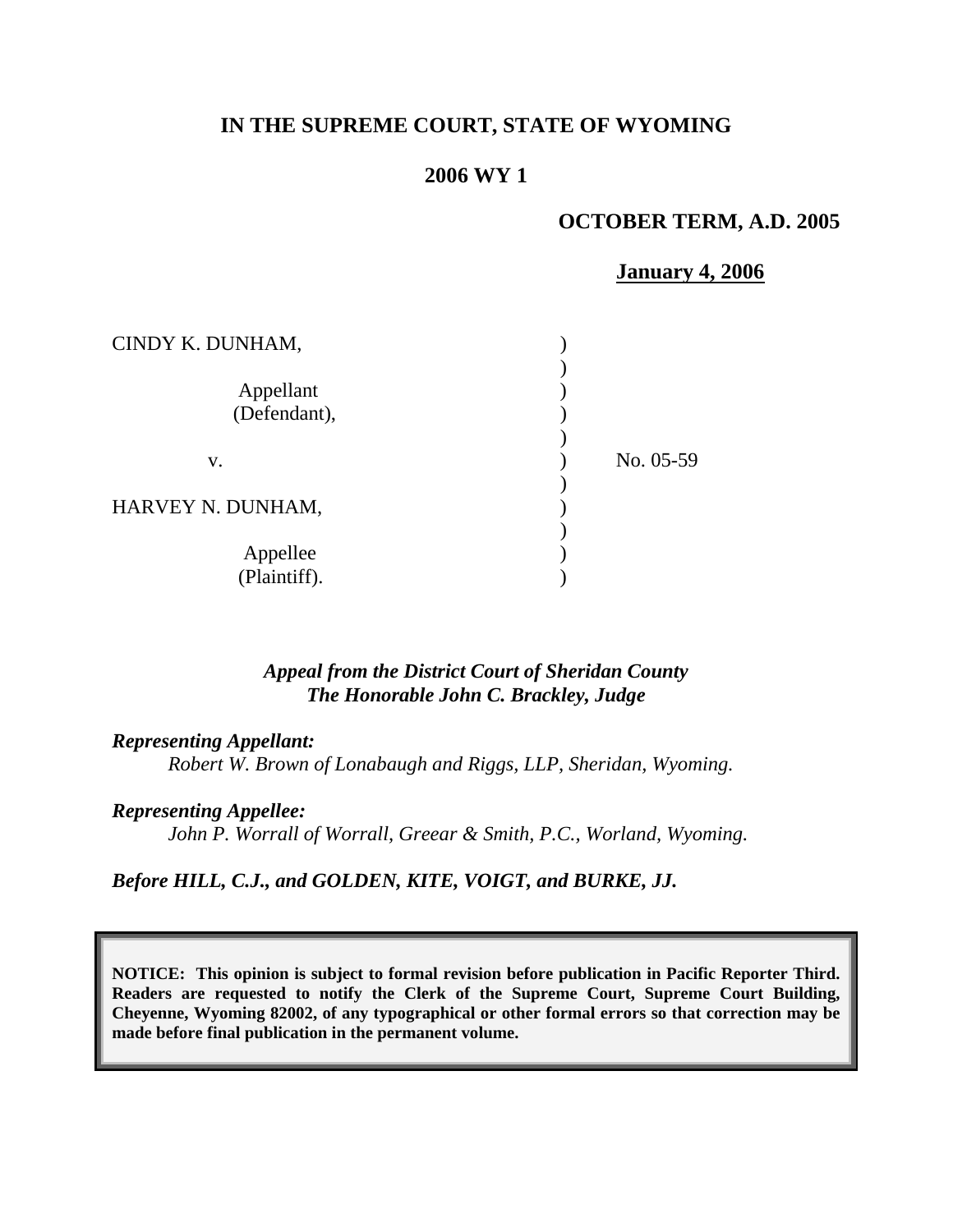# **VOIGT, Justice.**

[¶1] Harvey N. Dunham (Husband) and Cindy K. Dunham (Wife) were divorced on January 20, 2005. Wife now raises two issues regarding the property division ordered by the district court. Finding no error, we affirm.

### **ISSUES**

[¶2] The issues presented are:

- 1. Whether the district court abused its discretion in not dividing \$61,000 that Husband transferred out of the couple's joint bank accounts to accounts held solely in the Husband's name prior to filing for divorce.
- 2. Whether the district court abused its discretion in treating Husband's "Whiting Petroleum income" as past annual income instead of divisible marital property.

# **FACTS**

[¶3] Husband and Wife were married on November 3, 1984, in Worland, Wyoming. Although they had two children during the marriage, custody and support are not at issue in this appeal.

[¶4] Between 1990 and 1999, the family lived in Arkansas where Husband worked for Whiting Petroleum. Husband terminated his employment with Whiting in 1999 and the family moved back to Wyoming. However, Husband received compensation from Whiting Petroleum between 2000 and 2004 and may continue to receive such money in the future.

[¶5] In April 2003, Husband filed for divorce, but it was not granted until January 20, 2005. In the months leading up to the filing, Husband transferred more than \$61,000 from bank accounts held jointly with Wife to accounts held solely in his name. Of this money, nearly \$51,000 was transferred again to unknown accounts or withdrawn. At trial, neither Husband nor Wife documented how this money was spent. Husband, however, testified that this money was used to provide for the couple's children, pay taxes, pay marital debts, and pay for the costs of the couple's separation. The district court found no impropriety with the transfers and declined to award any of this money to Wife.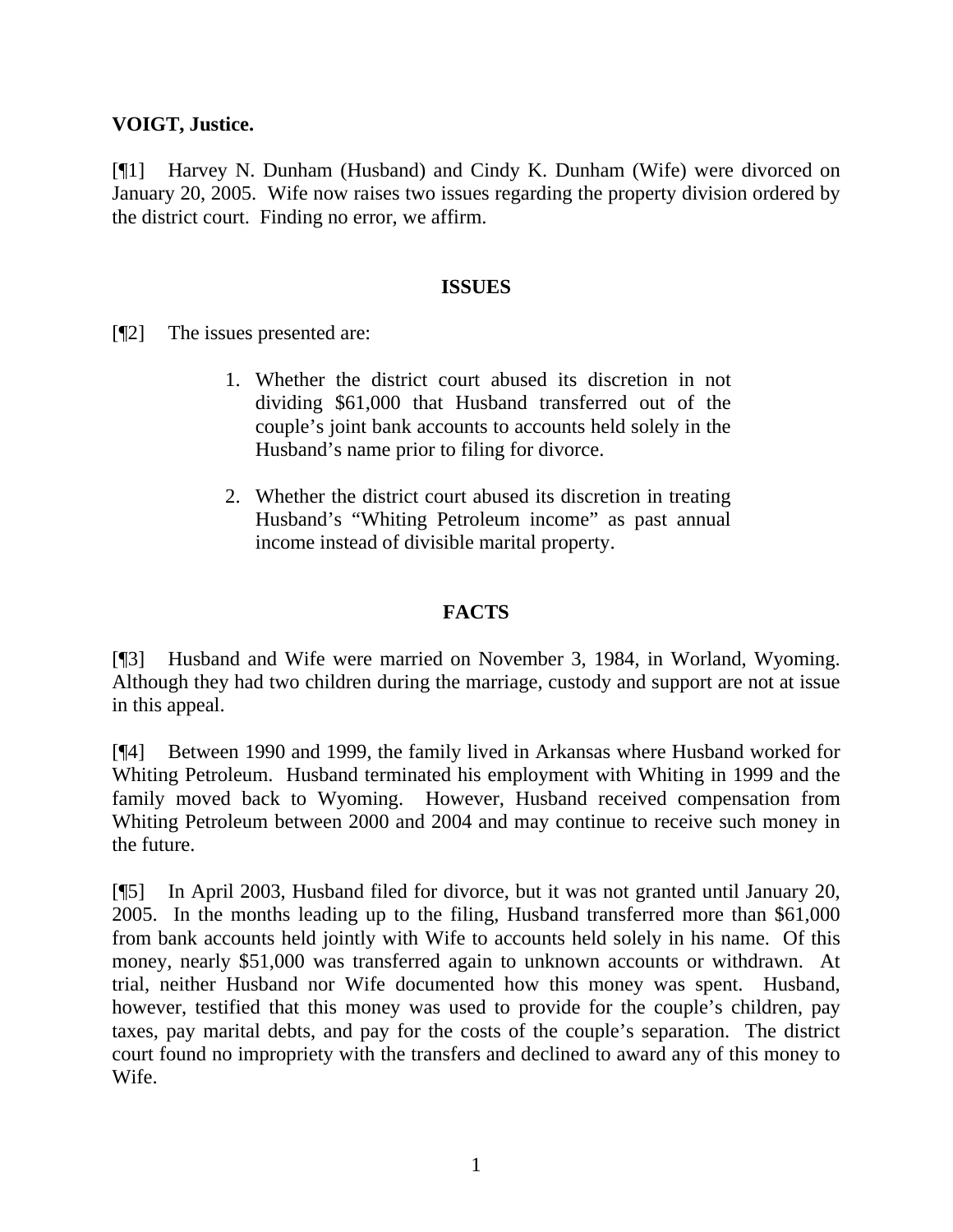#### **STANDARD OF REVIEW**

[¶6] The division of marital property is within the trial court's sound discretion, and we will not disturb that division absent an abuse of discretion. *Carlton v. Carlton*, 997 P.2d 1028, 1032 (Wyo.2000). A just and equitable distribution is as likely as not to be unequal. *Id.* We evaluate whether the trial court's property division is, in fact, equitable from the perspective of the overall distribution of marital assets and liabilities rather than from a narrow focus on the effects of any particular disposition. *Id.* From that perspective, we afford the trial court considerable discretion to form a distributive scheme appropriate to the peculiar circumstances of each individual case, and we will not disturb such a scheme absent a showing that the trial court clearly abused its discretion. *Id.* The division of property in a divorce case should not be disturbed except on clear grounds as the trial court is usually in a better position than the appellate court to judge the parties' respective merits and needs. *Metz v. Metz*, 2003 WY 3, ¶ 6, 61 P.3d 383, ¶ 6 (Wyo.2003). The trial court is also in the best position to assess the witnesses' credibility and weigh their testimony. *Raymond v. Raymond*, 956 P.2d 329, 332 (Wyo.1998). We, therefore, give considerable deference to its findings. *Id.* The ultimate question in determining whether an abuse of discretion occurred is whether the trial court could reasonably conclude as it did. *Metz*, 2003 WY 3, ¶ 6. In answering that question, we consider only the evidence of the successful party, ignore the evidence of the unsuccessful party, and grant the successful party every favorable inference that can be drawn from the record. *Holland v. Holland*, 2001 WY 113, ¶ 8, 35 P.3d 409, ¶ 8 (Wyo.2001).

*Sweat v. Sweat*, 2003 WY 82, ¶ 6, 72 P.3d 276, 278 (Wyo. 2003).

#### **DISCUSSION**

[¶7] The facts presented at trial come before us pursuant to a "Statement of Evidence or Proceedings" filed in accordance with W.R.A.P. 3.03. Therefore, our review of relevant facts is limited to that document and, under our standard of review, we will give deference to the district court's findings of fact that are supported therein.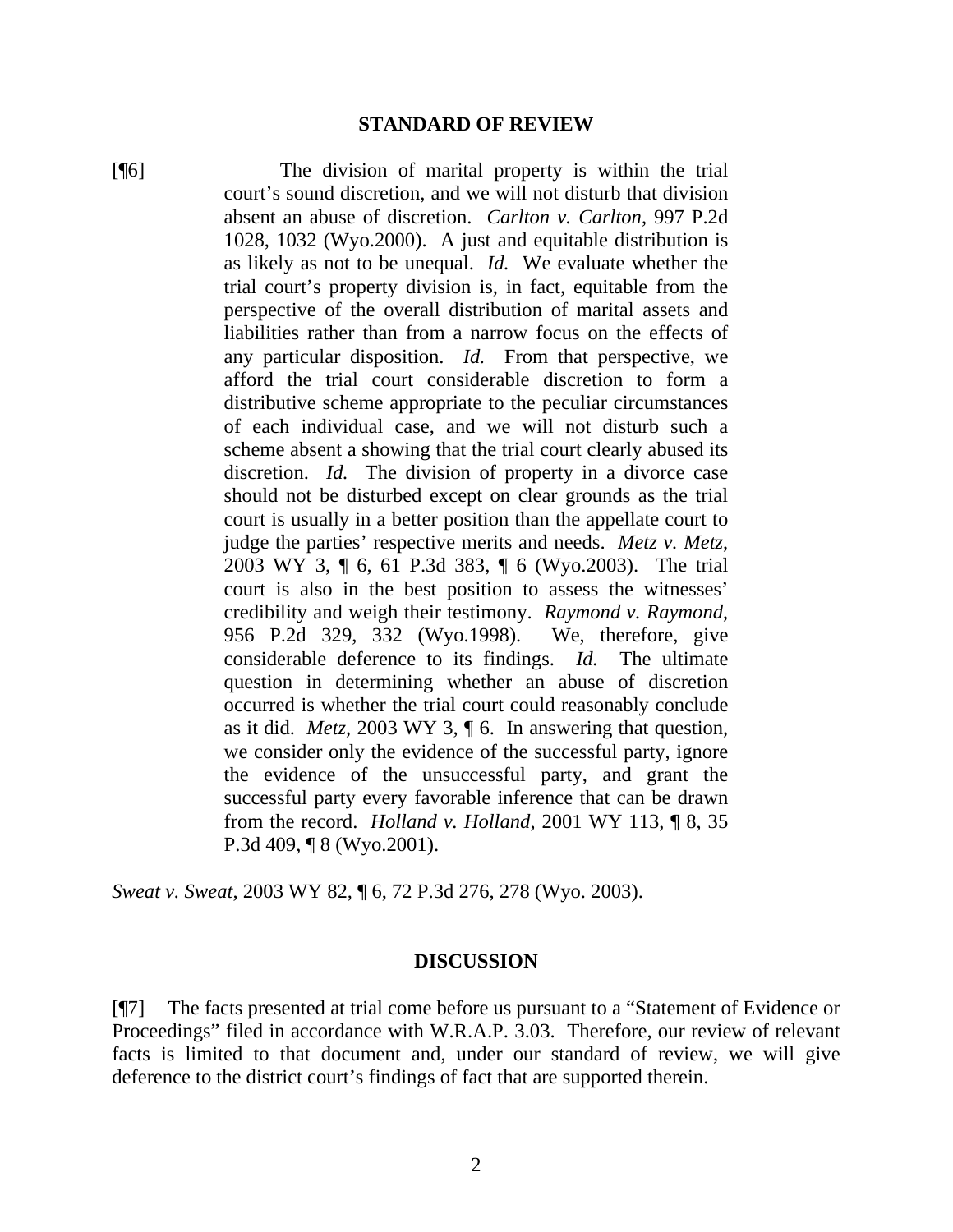# *Transferred Money*

[¶8] Wife challenges the district court's finding regarding the \$61,000 that Husband transferred out of the parties' joint accounts in the months prior to Husband filing for divorce. In reference to this money, the district court stated in its amended decision letter that

> [t]he Court reviewed the incomplete, Wyoming bank records and the testimony regarding Arkansas accounts – but could not make significant findings concerning the propriety of the transactions (that could be supported by a preponderance of the evidence).

Based on this finding, Wife was not awarded any of this money in the final property distribution. Wife claims that this is marital property that was misappropriated prior to the divorce and should have been equitably divided by the district court. Husband argues that the district court did not abuse its discretion in refusing to include this money in the marital estate because the district court reasonably found that this money was spent prior to the divorce to protect marital assets, to pay taxes, and to support Husband and the children during the pendency of the divorce.

[¶9] Under the deferential standard of review set forth above, we will affirm the district court's decision. The statement of evidence prepared by the parties and approved by the district court indicates that Husband explained these transactions at trial. He testified that "he used this money to pay credit card debt, buy furniture for himself, pay taxes, buy Christmas presents for the children, pay for part of [their daughter's] dental work, pay for a vacation to Florida<sup>[1]</sup> and pay his attorney's fees." Wife's complaint is not with how the money was spent, but rather with whether it was spent at all or whether it was transferred "out of Husband's separate accounts to parts unknown." Wife maintains that, because Husband failed to present "documentary evidence" concerning the propriety of his transactions, we must find error. This argument ignores the fact that Husband testified at trial about these transactions, which testimony (when viewed in light of the district court's decree) the district court found credible. The district court found that this money was no longer available for it to divide and that there was insufficient evidence of impropriety in Husband's transactions regarding this money. Moreover, Wife does not direct us to any rule of law that was clearly violated by the district court's decision. Because we are required to accept as true all of Husband's evidence, we find that the district court could reasonably conclude as it did, and affirm its decision.

<span id="page-3-0"></span> $<sup>1</sup>$  The vacation was apparently for Husband and the children.</sup>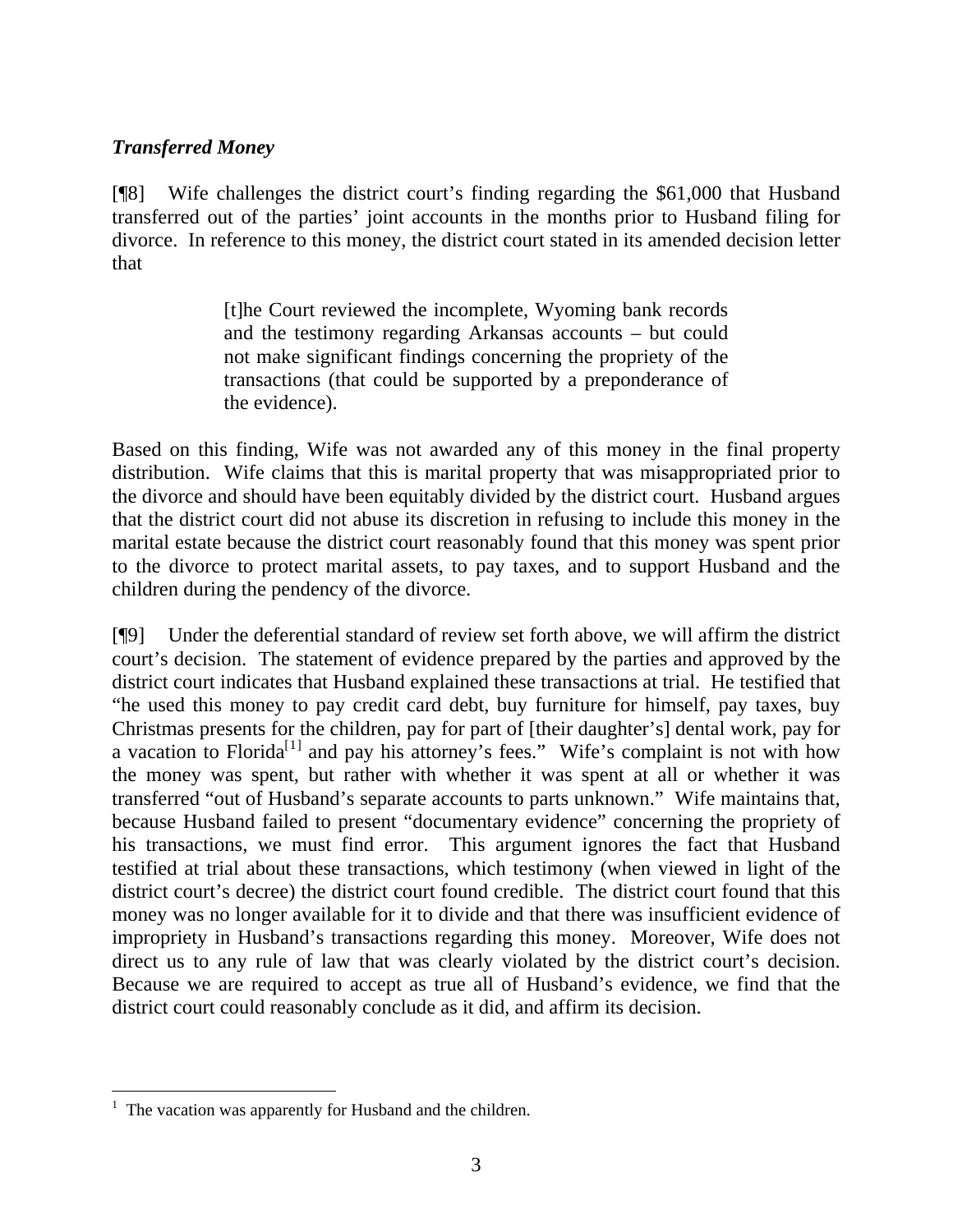### *Whiting Petroleum Income*

[¶10] Wife next challenges the district court's treatment of Husband's "Whiting Petroleum income." Husband testified that he worked for Whiting Petroleum in Arkansas from 1990 until 1999. After leaving Whiting Petroleum and moving to Wyoming, he began to receive "deferred compensation" from Whiting and had received such compensation each year through 2004. Husband further testified that he was neither guaranteed to receive this money from Whiting Petroleum, nor did he have a right to receive it in the future. Based on this evidence, the district court stated the following in its amended decision letter:

> WHITING PETROLEUM INCOME: Plaintiff testified: he received "incentive bonuses" from this source for several years after terminating employment with the company; AND that he had no right or guarantee to future payments. Therefore the Court finds this is not an item of property that can be divided, but is evidence of [Husband's] prior years' income.

[¶11] Wife apparently contends that this money is either akin to an oil production royalty or it is a current right to future compensation based on Husband's previous employment. Under either of these theories, Wife argues, the "Whiting Petroleum income" should have been included in the district court's property division. The district court, however, found that this money was never guaranteed to be paid in the future; therefore, the Whiting Petroleum income could not be divided as marital property and would, instead, be treated as income for the years it was received (i.e., 2000 through 2004). The district court then used this income to calculate child support.

[¶12] In support of her position, Wife refers us only to 24 Am. Jur. 2d *Divorce and Separation* § 515 (1998) for the proposition that "[c]hoses in action, rights, and other interests, the benefits of which may be receivable now and in the future, may constitute intangible personal property which are marital assets subject to equitable distribution." Wife, however, ignores the remainder of § 515 which draws a distinction between current rights to future assets, and mere expectancies. *Id.* We have said, "[w]ith respect to future property, we think the rule must be that, when a court divides property incidental to the granting of a divorce, the court is limited by the amount of property in its hands for division and a mere expectancy is not subject to division." *Storm v. Storm*, 470 P.2d 367, 370 (Wyo. 1970). Referring specifically to our discussion in *Storm*, § 515 clarifies that "[a]n expectancy is a future interest which cannot be distributed in a divorce proceeding since it may never come into being." 24 Am. Jur. 2d, *supra*, § 515; *see also Kane v. Kane*, 577 P.2d 172, 175 (Wyo. 1978).